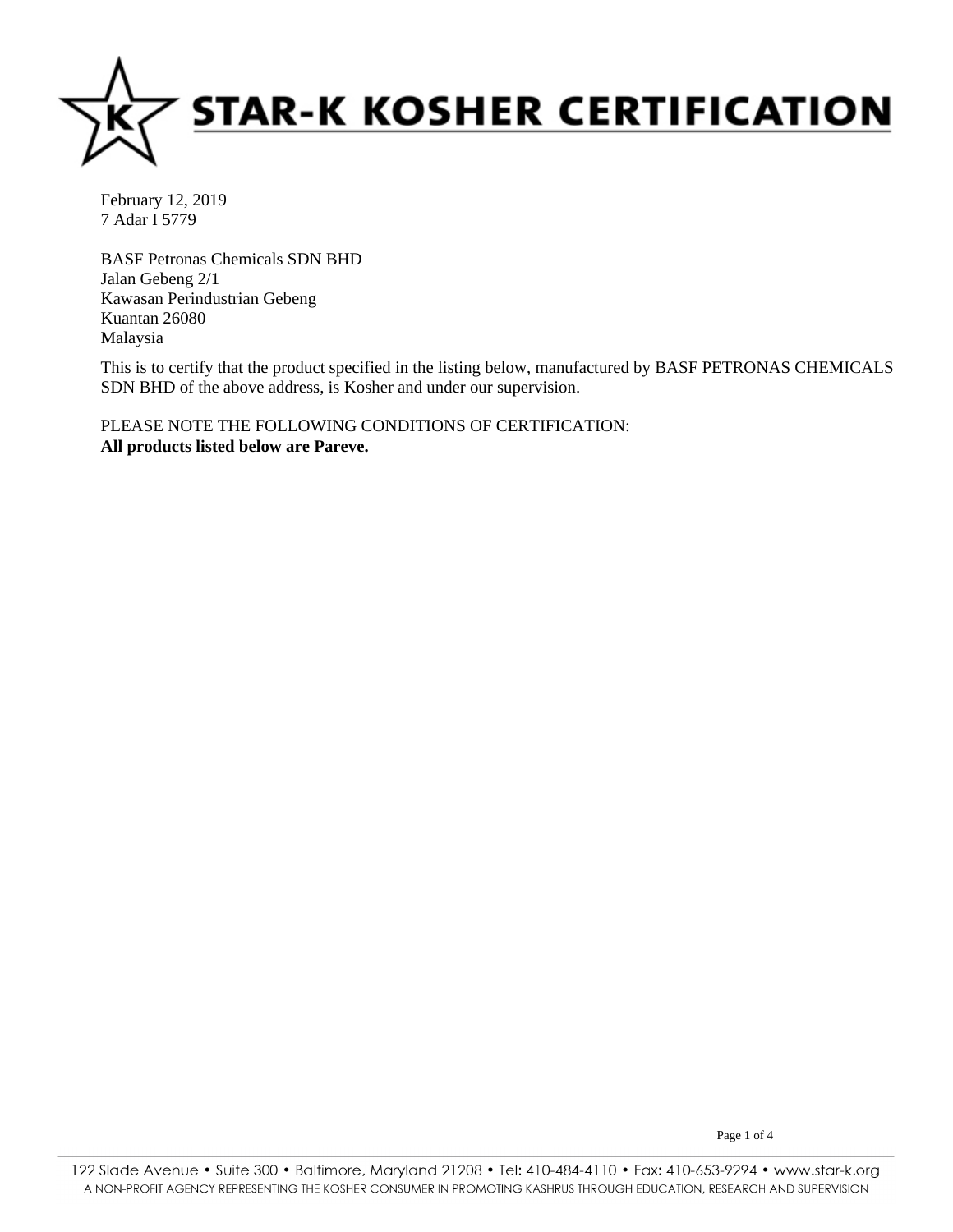

BASF Petronas Chemicals SDN BHD Jalan Gebeng 2/1 Kawasan Perindustrian Gebeng Kuantan 26080 Malaysia

**All products listed below are Container number must match TIFU-178021-9, TIFU-178071-2, TIFU-178121 -5, TIFU-178022-4, TIFU-178072-8, TIFU-178122-0, TIFU-178023-0, TIFU-178073-3, TIFU-178123-6, TIFU-178024-5, TIFU-178074-9, TIFU-178124-1, TIFU-178025-0, TIFU-178075-4, TIFU-178125-7, TIFU-178026-6, TIFU-178076-0, TIFU-178126-2, TIFU-178027-1, TIFU-178077-5, TIFU-178127-8, TIFU-178028- 7, TIFU-178078-0, TIFU-178128-3, TIFU-178029-2, TIFU-178079-6, TIFU-178129-9, TIFU-178030-6, TIFU -178080-0, TIFU-178130-2, TIFU-178031-1, TIFU-178081-5, TIFU-178131-8, TIFU-178032-7, TIFU-178082 -0, TIFU-178132-3, TIFU-178033-2, TIFU-178083-6, TIFU-178133-9, TIFU-178034-8, TIFU-178084-1, TIFU-178134-4, TIFU-178035-3, TIFU-178085-7, TIFU-178135-0, TIFU-178036-9, TIFU-178086-2, TIFU-178136-5, TIFU-178037-4, TIFU-178087-8, TIFU-178137-0, TIFU-178038-0, TIFU-178088-3, TIFU-178138- 6, TIFU-178039-5, TIFU-178089-9, TIFU-178139-1, TIFU-178040-9, TIFU-178090-2, TIFU-178140-5, TIFU -178041-4, TIFU-178091-8, TIFU-178141-0, TIFU-178042-0, TIFU-178092-3, TIFU-178142-6, TIFU-178043 -5, TIFU-178093-9, TIFU-178143-1, TIFU-178044-0, TIFU-178094-4, TIFU-178144-7, TIFU-178045-6, TIFU-178095-0, TIFU-178145-2, TIFU-178046-1, TIFU-178096-5, TIFU-178146-8, TIFU-178047-7, TIFU-178097-0, TIFU-178147-3, TIFU-178048-2, TIFU-178098-6, TIFU-178148-9, TIFU-178049-8, TIFU-178099- 1, TIFU-178149-4, TIFU-178050-1, TIFU-178100-4, TIFU-178150-8, TIFU-178051-7, TIFU-178101-0, TIFU -178151-3, TIFU-178052-2, TIFU-178102-5, TIFU-178152-9, TIFU-178053-8, TIFU-178103-0, TIFU-178153 -4, TIFU-178054-3, TIFU-178104-6, TIFU-178154-0, TIFU-178055-9, TIFU-178105-1, TIFU-178155-5, TIFU-178056-4, TIFU-178106-7, TIFU-178156-0, TIFU-178057-0, TIFU-178107-2, TIFU-178157-6, TIFU-178058-5, TIFU-178108-8, TIFU-178158-1, TIFU-178059-0, TIFU-178109-3, TIFU-178159-7, TIFU-178060- 4, TIFU-178110-7, TIFU-178160-0, TIFU-178061-0, TIFU-178111-2, TIFU-178161-6, TIFU-178062-5, TIFU -178112-8, TIFU-178162-1, TIFU-178063-0, TIFU-178113-3, TIFU-178163-7, TIFU-178064-6, TIFU-178114 -9, TIFU-178164-2, TIFU-178065-1, TIFU-178115-4, TIFU-178165-8, TIFU-178066-7, TIFU-178116-0, TIFU-178166-3, TIFU-178067-2, TIFU-178117-5, TIFU-178167-9, TIFU-178068-8, TIFU-178118-0, TIFU-178168-4, TIFU-178069-3, TIFU-178119-6, TIFU-178169-0, TIFU-178070-7, TIFU-178120-0, TIFU-178170- 3, TIFU-178171-9, TIFU-178221-, TIFU-178271-5, TIFU-178172-4, TIFU-178222-7, TIFU-178272-0, TIFU-178173-0, TIFU-178223-, TIFU-178273-6, TIFU-178174-5, TIFU-178224-8, TIFU-178274-1, TIFU-178175- 0, TIFU-178225-3, TIFU-178275-7, TIFU-178176-6, TIFU-178226-9, TIFU-178276-2, TIFU-178177-1, TIFU -178227-4, TIFU-178277-8, TIFU-178178-7, TIFU-178228-0, TIFU-178278-3, TIFU-178179-2, TIFU-178229 -5, TIFU-178279-9, TIFU-178180-6, TIFU-178230-9, TIFU-178280-2, TIFU-178181-1, TIFU-178231-4, TIFU-178281-8, TIFU-178182-, TIFU-178232-0, TIFU-178282-3, TIFU-178183-2, TIFU-178233-5, TIFU-178283-9, TIFU-178184-8, TIFU-178234-0, TIFU-178284-4, TIFU-178185-3, TIFU-178235-6, TIFU-178285- 0, TIFU-178186-9, TIFU-178236-1, TIFU-178286-5, TIFU-178187-4, TIFU-178237-7, TIFU-178287-0, TIFU -178188-0, TIFU-178238-2, TIFU-178288-6, TIFU-178189-5, TIFU-178239-8, TIFU-178289-1, TIFU-178190 -9, TIFU-178240-1, TIFU-178290-5, TIFU-178191-4, TIFU-178241-7, TIFU-178291-0, TIFU-178192-0, TIFU-178242-2, TIFU-178292-6, TIFU-178193-5, TIFU-178243-8, TIFU-178293-1, TIFU-178194-0, TIFU-178244-3, TIFU-178294-7, TIFU-178195-6, TIFU-178245-9, TIFU-178295-2, TIFU-178196-1, TIFU-178246- 4, TIFU-178296-8, TIFU-178197-7, TIFU-178247-0, TIFU-178297-3, TIFU-178198-2, TIFU-178248-5, TIFU -178298-9, TIFU-178199-8, TIFU-178249-0, TIFU-178299-4, TIFU-178200-0, TIFU-178250-4, TIFU-178300**

Page 2 of 4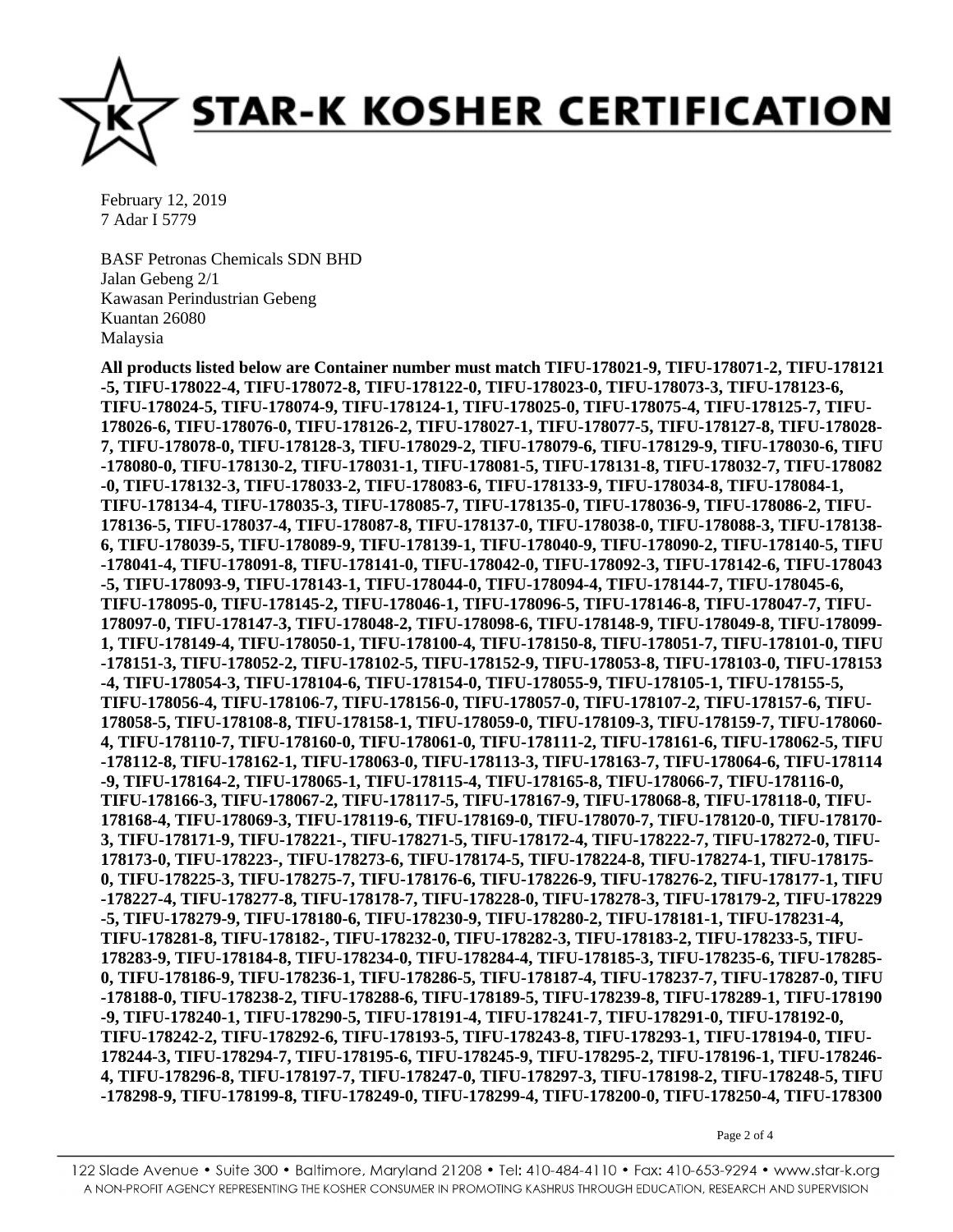

BASF Petronas Chemicals SDN BHD Jalan Gebeng 2/1 Kawasan Perindustrian Gebeng Kuantan 26080 Malaysia

**-7, TIFU-178201-6, TIFU-178251-0, TIFU-178301-2, TIFU-178202-1, TIFU-178252-5, TIFU-178302-8, TIFU-178203-7, TIFU-178253-0, TIFU-178303-3, TIFU-178204-2, TIFU-178254-6, TIFU-178304-9, TIFU-178205-8, TIFU-178255-1, TIFU-178305-4, TIFU-178206-3, TIFU-178256-7, TIFU-178306-0, TIFU-178207- 9, TIFU-178257-2, TIFU-178307-5, TIFU-178208-4, TIFU-178258-8, TIFU-178308-0, TIFU-178209-0, TIFU -178259-3, TIFU-178309-6, TIFU-178210-3, TIFU-178260-7, TIFU-178310-0, TIFU-178211-9, TIFU-178261 -2, TIFU-178311-5, TIFU-178212-4, TIFU-178262-8, TIFU-178312-0, TIFU-178213-0, TIFU-178263-3, TIFU-178313-6, TIFU-178214-5, TIFU-178264-9, TIFU-178314-1, TIFU-178215-0, TIFU-178265-4, TIFU-178315-7, TIFU-178216-6, TIFU-178266-0, TIFU-178316-2, TIFU-178217-1, TIFU-178267-5, TIFU-178317- 8, TIFU-178218-7, TIFU-178268-0, TIFU-178318-3, TIFU-178219-2, TIFU-178269-6, TIFU-178319-9, TIFU -178220-6, TIFU-178270-0 or TIFU-178320-2** 

Page 3 of 4